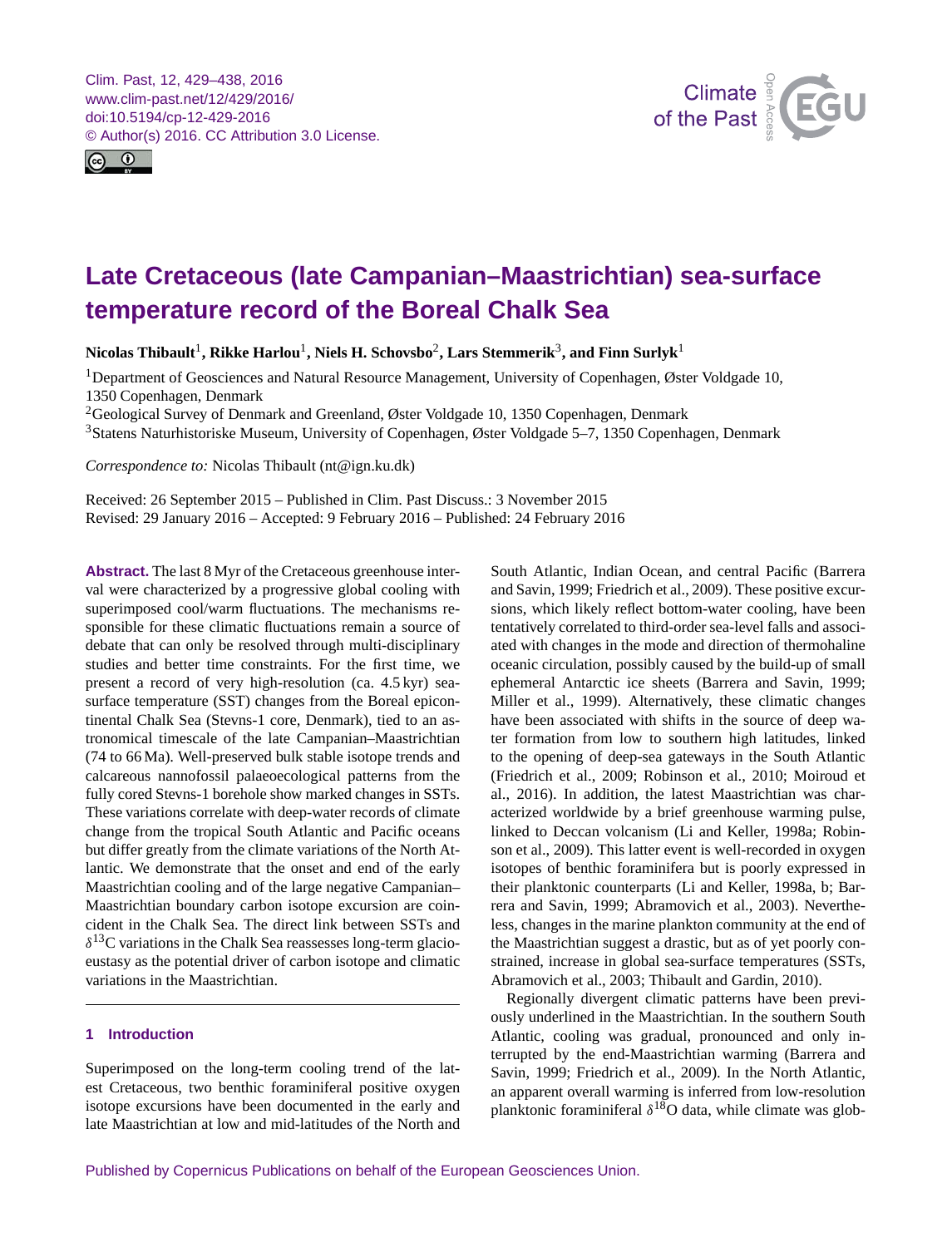

**Figure 1.** (a) Palaeogeographic reconstruction for the Maastrichtian (66 Ma) showing location of the Boreal Chalk Sea (square) and key localities discussed in the text (after Markwick and Valdes, 2004, modified). (b) Palaeogeographic reconstruction of the Boreal Chalk Sea for the Maastrichtian with location of Stevns-1 (after Surlyk et al., 2003, modified).

ally cooling in all other oceanic basins (MacLeod et al., 2005). These regional differences emphasise the need for well-calibrated high-resolution data from different basins, and from open ocean and epicontinental seas, in order to provide a reliable picture of past climates. Data from the midlatitude Boreal epicontinental Chalk Sea are particularly critical as this basin was connected to the North Atlantic Ocean to the west, to the Tethys to the southeast and possibly to the Arctic Ocean to the north (Fig. 1).

To investigate climate change in the Boreal Chalk Sea, we generated a calcareous nannofossil temperature index (NTI) and a new record of 1932 bulk carbonate stable isotopes across the late Campanian–Maastrichtian of the Stevns-1 core, Denmark (see Supplement). The sedimentology and stratigraphy of Stevns-1 have been described in detail by Rasmussen and Surlyk (2012) and Surlyk et al. (2013). Carbon isotope stratigraphic correlations with ODP Site 762C have been used to tie the Stevns-1 record to the astronomical timescale of the late Campanian–Maastrichtian (66 to 74.5 Ma, Fig. 2).

## **2 Methods**

### 2.1 Age model

The age model is based on the correlation of magnetostratigraphic records at sites 762C and 525A and carbon isotope curves of Stevns-1, 762C and 525A as presented in



**Figure 2.** Age model for the Stevns-1 core based on the correlation of carbon-isotope curves of Stevns-1 with the astronomically calibrated ODP Site 762C and DSDP Site 525A.

Thibault et al. (2012a). Numerical ages are derived directly from the correlation with the astronomically calibrated Site 762C (Fig. 2). A small hiatus characterises the K–Pg boundary interval in the Stevns-1 core. Another hiatus is suspected at the boundary between the Sigerslev and Højerup members situated 2.2 m below the base Danian. Based on the comparison of global climatic trends, it is estimated here that together these two hiatuses correspond approximately to the last 150 kyr of the Cretaceous (see Sect. 3.3). For simplification of the age model, a total gap of 150 kyr was accounted for at the top of our record and the uppermost sample of the Maastrichtian was assigned an age of 66.15 Ma, considering an age of 66 Ma for the K–Pg boundary as in Thibault et al. (2012a). The late Campanian–Maastrichtian succession of Stevns-1 accounts for a total duration of ca. 8.15 Myr with an inferred average uncompacted sedimentation rate of  $5.5 \text{ cm kyr}^{-1}$  over the entire interval. This gives an average resolution of ca. 100 kyr for the 89 samples analysed for nannofossil palaeoecology and ca. 4.5 kyr for the isotopic data. This oxygen isotopic data set is the highest-resolution record so far published for this interval.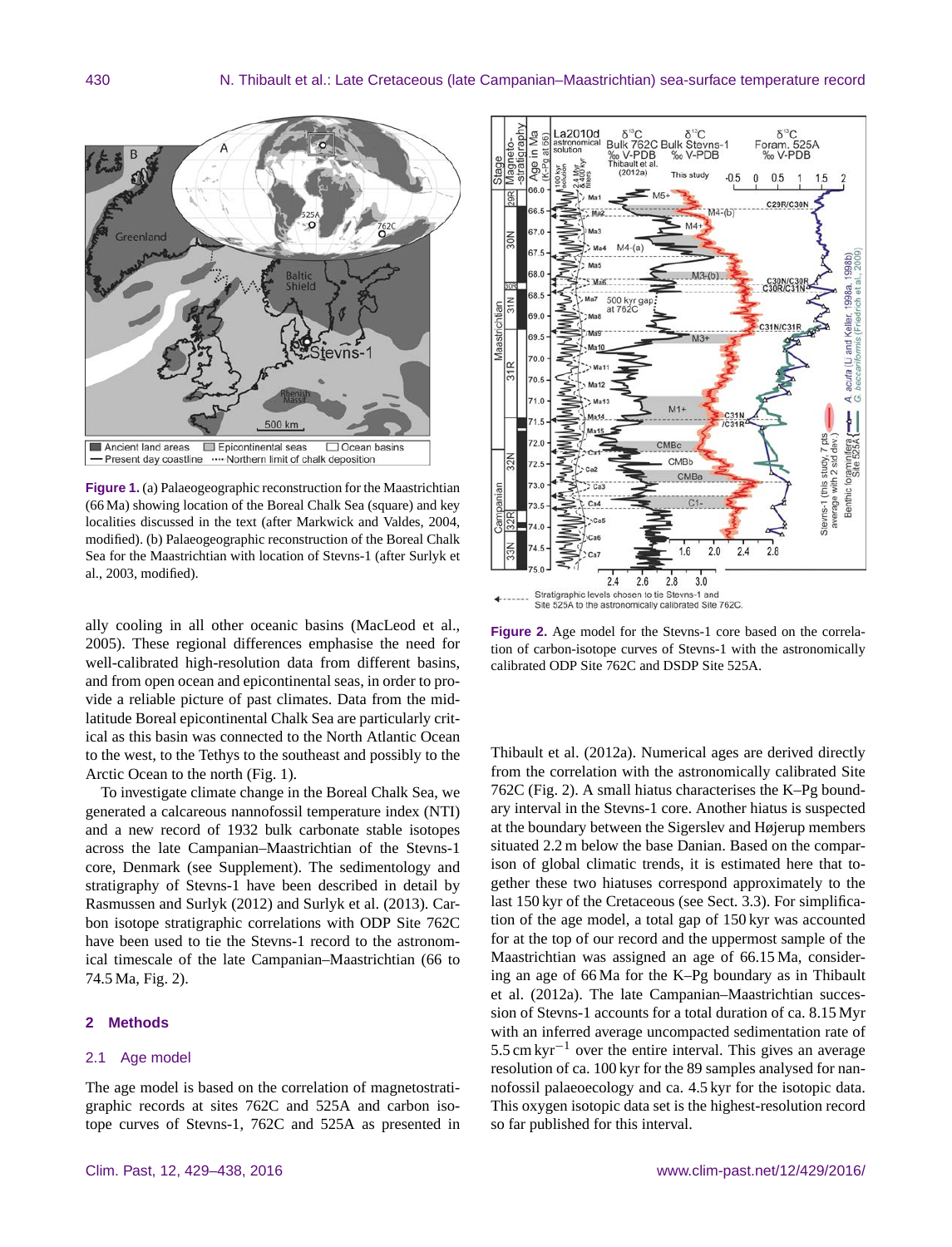

**Figure 3.** Calcareous nannofossil climatic data and bulk stable isotopes of Stevns-1. Background colours delineate cool and warm climatic trends in the Chalk Sea. (1) Thibault et al. (2012b). (2) Surlyk et al. (2013) for details of the dinoflagellate biozonation and lithostratigraphy. (3) Rasmussen and Surlyk (2012) for the full sedimentological description of the Stevns-1 core. (4) Age model after Thibault et al. (2012a) and correlation of Fig. 2.

# 2.2 Isotopic measurements and palaeotemperature reconstruction

Oxygen and carbon isotopic ratios of bulk carbonates were measured on a micromass isoprime spectrometer. Analytical precision is calculated as 0.1 for  $\delta^{18}$ O and 0.05 ‰ for  $\delta^{13}$ C. Sea-surface temperature estimates (Fig. 3) are based on Anderson and Arthur (1983) for bulk carbonates of Stevns-1 and equation (1) of Bemis et al. (1998) for foraminiferal data of Site 525A, using a  $\delta^{18}O_{sw}$  of Late Cretaceous seawater of −1.0‰ SMOW for an ice-free world. Resulting average SST estimates of ca.  $15.5\,^{\circ}\text{C}$  in the early Maastrichtian of Denmark are in agreement with the global compilation of Zakharov et al. (2006). In addition, we provide temperature estimates for the bulk carbonate of Stevns-1 using an average  $\delta^{18}O_{sw}$  of Late Cretaceous seawater of  $-0.5\%$ SMOW (Fig. 3) assuming glacio-eustatic variations in the range of 25–75 m in the Maastrichtian, by comparison with the extent of coincident  $\delta^{18}O_{sw}$  and sea-level variations in the Oligocene to Early Miocene (Billups and Schrag, 2002).

# 2.3 Calcareous nannofossil data

A total of 89 nannofossil slides were prepared following the method described in Thibault and Gardin (2006). Slides were

analysed for quantitative counts. Preservation of the assemblage is moderate in all samples. Relative abundances have been calculated for a total of more than 400 specimens. Our nannofossil temperature index (NTI) was calculated as the ratio between warm-water taxa and the sum of warm-water and cool-water taxa identified in the assemblage (see Sect. 3).

## **3 Results and interpretations**

#### 3.1 Calcareous nannofossils

Results from the nannofossil analysis are focused here primarily on potential temperature changes as expressed in the nannofossil assemblage through the abundance of cooland warm-water taxa. *Ahmuellerella octoradiata*, *Gartnerago* spp., *Kamptnerius magnificus*, and *Nephrolithus frequens* are considered as high-latitude taxa, and *Arkhangelskiella cymbiformis* sensu lato has a greater affinity to cool waters (Wind, 1979; Thierstein, 1981; Pospichal and Wise, 1990; Watkins, 1992; Lees, 2002; Thibault and Gardin, 2006, 2010). *Watznaueria barnesiae* is ubiquitous in Cretaceous assemblages. Several studies have demonstrated that this is a low-nutrient indicator (Erba et al., 1992; Williams and Bralower, 1995). However, during the Maastrichtian, vary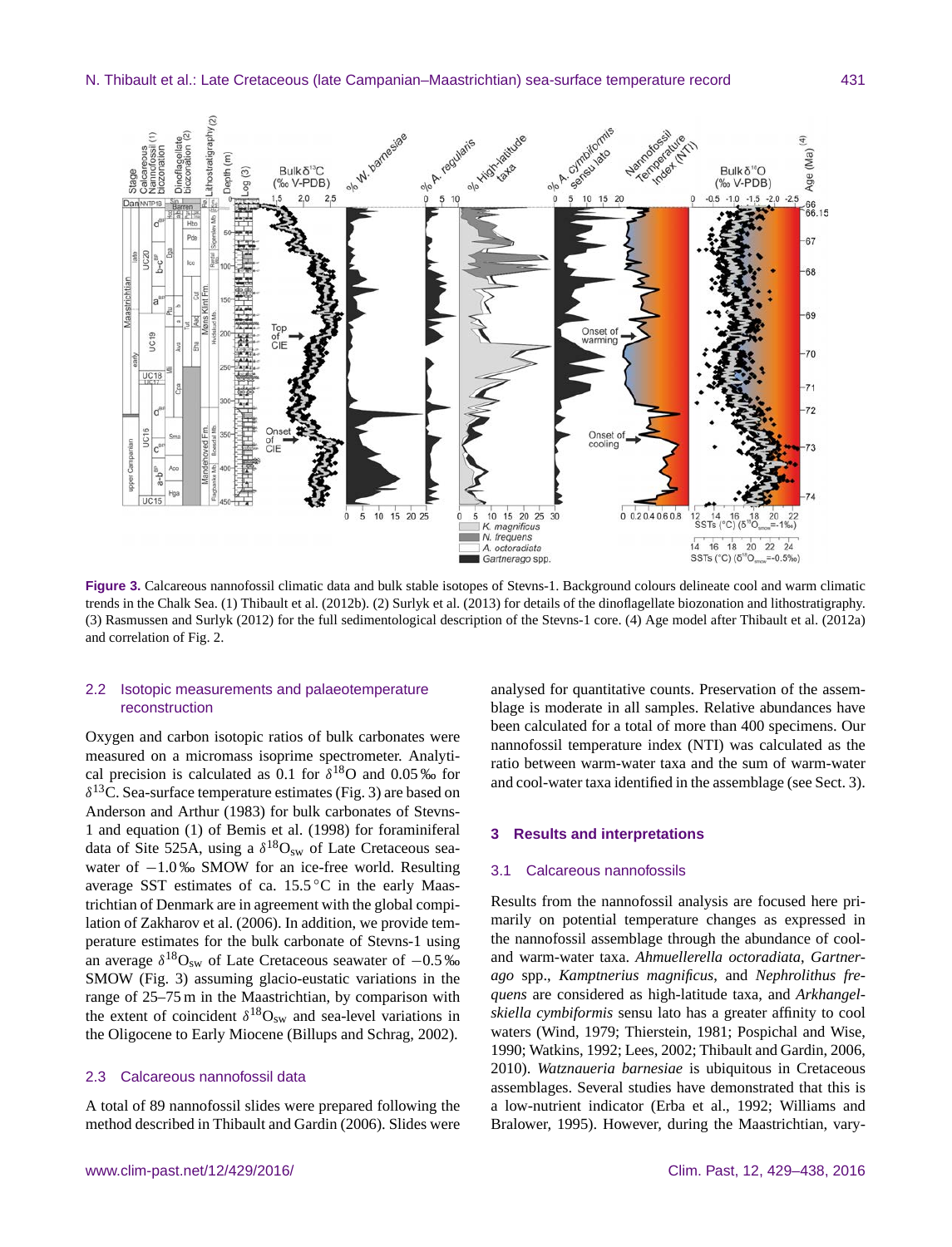ing abundances and patterns of migration of this species in mid-latitude and high latitudes have mainly been linked to temperature changes (Watkins, 1992; Sheldon et al., 2010). Sheldon et al. (2010) and Thibault et al. (2015) have shown that warm intervals in the Boreal Chalk Sea are characterized by an increase in abundance of *W. barnesiae*. Cool-water taxa and *W. barnesiae* clearly show opposite long-term trends throughout the studied succession and highlight three warm intervals in the late Campanian, mid-Maastrichtian and latest Maastrichtian, and two cool intervals in the early and late Maastrichtian (Fig. 3). The palaeoecological affinity of *Ahmuellerella regularis* is unknown and this species is known to be common both in the tropical and mid-latitude areas. However, in the Stevns-1 core, intervals with lower abundances of high-latitude taxa and higher abundances in *W. barnesiae* also show enrichments in *A. regularis* (Fig. 3). Therefore, in this study, this species was grouped together with *W. barnesiae* among the warm-water taxa. Our nannofossil temperature index (NTI) was calculated as follows:

$$
NTI = (\% W. barnesiae + %A. regularis) /\n[(%A. cymbiformis s.l. + %A. octoradiata+ % Gartnerago spp. + % K. magnificus+ % N. frequency) + (\% W. barnesiae+ % A. regularis)]. \n(1)
$$

Note that the applicability of the NTI developed here is restricted to the Campanian–Maastrichtian interval and should preferably remain valid for the Boreal Realm only as the composition of the calcareous nannofossil assemblage is significantly different in the tropical realm.

# 3.2 Validation of Stevns-1 bulk *δ* <sup>18</sup>O as a proxy for Late Cretaceous SSTs

The nannofossil chalk of the Danish Basin is a very pure carbonate. Carbonate content of the analysed bulk rock samples is generally over 95 % in all analysed samples. Scanning electron microscope images of the chalk show numerous calcareous nannofossils with dissolution phenomena, little recrystallisation and small carbonate micro-particles, which likely come from the breakdown of nannofossils (Fig. 4). Despite its controversial use, a number of studies have demonstrated the usefulness of bulk pelagic/hemipelagic carbonate oxygen stable isotope data for SST reconstruction (Jarvis et al., 2011, 2015; Reghellin et al., 2015). Recent experiments have shown reduced coccolithophore interspecific differences and less carbon and oxygen-isotope fractionation in large and slow-growing species with higher ambient carbon availability, which is expected in the sea water of periods with high CO<sub>2</sub> concentrations such as the Cretaceous (Rickaby et al., 2010; Bolton et al., 2012; Hermoso et al., 2014). It has been recently proven that coccolithophore vital effects actually vanish at high  $pCO<sub>2</sub>$  regimes, thus supporting the



**Figure 4.** SEM picture of the Stevns-1 chalk. Sample 6146 (late Maastrichtian cooling episode, nannofossil subzone UC20b-c $^{BP}$ , depth: 73.91 m). Two of the main cool-water nannofossil taxa are shown. Bar is  $10 \mu$ m.

use of non-altered bulk nannofossil chalk as an excellent calcitic material for  $\delta^{18}$ O analysis as a proxy for SSTs, despite recent years of neglect and favour to species-specific planktic foraminifer  $\delta^{18}O$  (Hermoso et al., 2016). Due to its limited diagenetic alteration, the nannofossil chalk of Stevns-1 may thus draw a reliable picture of sea-surface water environmental conditions.

The NTI and  $\delta^{18}$ O values of Stevns-1 show similar trends for the late Campanian–Maastrichtian (Fig. 3). In order to test the correlation between low-resolution nannofossil and high-resolution isotopic data, both 7- and 21-point running averages were run over  $\delta^{18}$ O values. Correlation was tested for the resulting values of the 89 samples in common. The  $R<sup>2</sup>$  Pearson coefficient of correlation between the NTI and the  $\delta^{18}$ O is 0.60 for the 7-point running average and increases up to 0.69 for a 21-point running average. This suggests temperature (and possibly continental ice growth driven changes in seawater  $\delta^{18}O$ ) as the dominant(s) factor(s) controlling the observed variations in the bulk  $\delta^{18}O$  of Stevns-1. Little influence of diagenesis is reinforced by the lack of correlation between  $\delta^{18}$ O and  $\delta^{13}$ C data of this core (Thibault et al., 2012b). The timing and magnitude of longterm  $\delta^{18}$ O changes at Stevns-1 match those recorded in benthic foraminiferal data at Site 525A (Li and Keller, 1998a, b) as well as  $\delta^{18}$ O variations observed in planktonic foraminifer *Globotruncana arca* from the late Campanian to the mid-Maastrichtian (Friedrich et al., 2009) (Fig. 5). The preservation of  $\delta^{18}$ O trends, the good correlation with the NTI and the consistent palaeotemperature estimates argue against the influence of prominent diagenetic alteration in the chalk of Stevns-1. The  $\delta^{18}O$  record of Stevns-1 can thus be used as a proxy to describe Late Cretaceous SSTs in the Chalk Sea.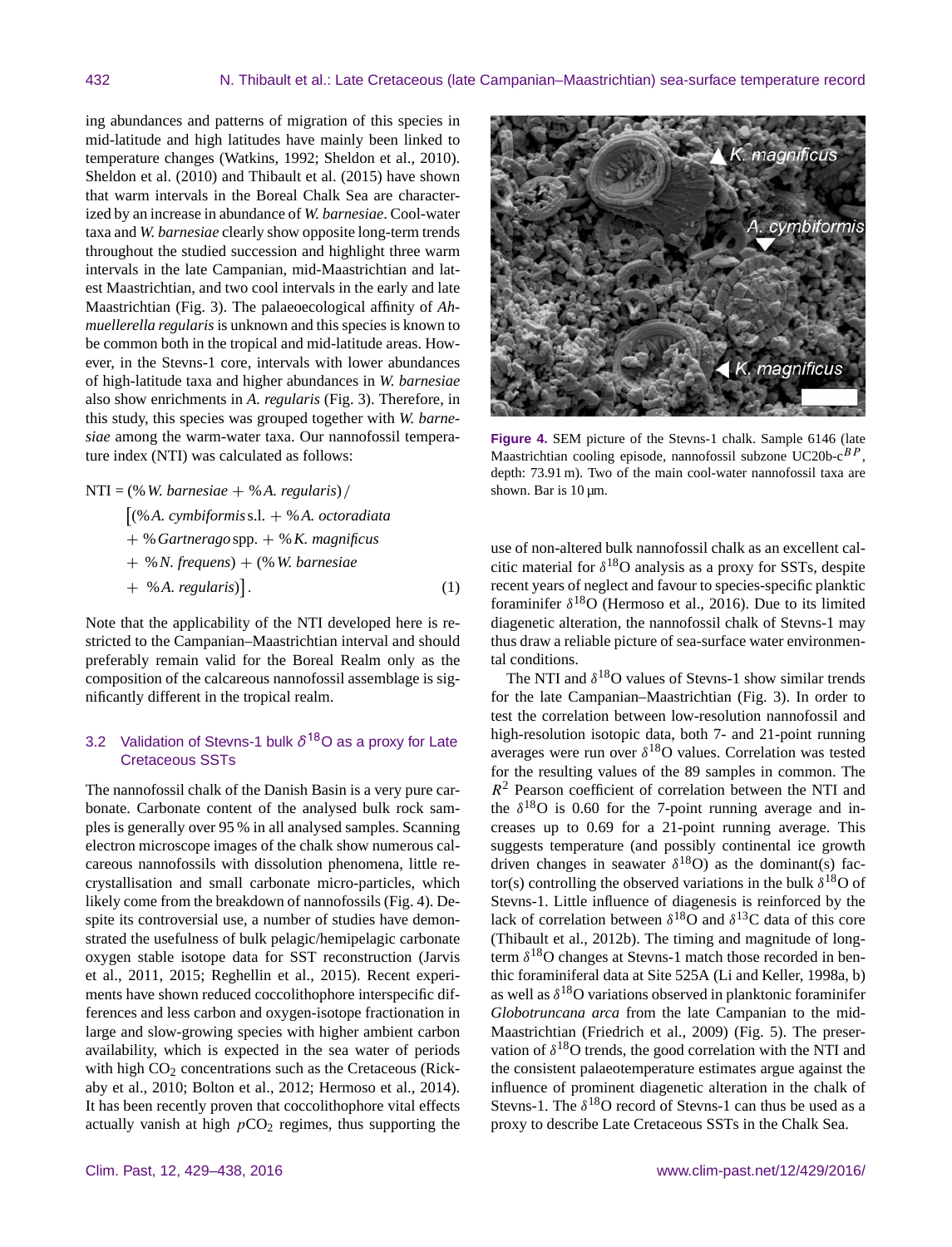

**Figure 5.** Stable oxygen isotope and calcareous nannofossil data of Stevns-1 compared to data on foraminifers of South Atlantic DSDP Site 525A. The age scale is based on the correlation of carbon isotope curves between Stevns-1, DSDP Site 525A and the astronomically calibrated ODP Site 762C. La2010d: astronomical solution from Laskar et al. (2011). Benthic and planktonic foraminiferal stable isotope data from Li and Keller (1998a, b) and Friedrich et al. (2009).

#### 3.3 Climatic trends

Calcareous nannofossil and  $\delta^{18}$ O data from Stevns-1 suggest the following climatic evolution in the Chalk Sea: from 73.8 and 72.8 Ma, a late Campanian climatic warm optimum with SSTs between ca. 19 and  $20^{\circ}$ C, followed by a late Campanian–early Maastrichtian progressive cooling of  $3.5\,^{\circ}$ C (Fig. 5). From 72.8 to 71 Ma, cooling occurs in two major phases, interrupted by a ca. 600 kyr long stable period. These two long cooling steps are characterized by rapid temperature drops, two of which can also be observed in the NTI at 72.8 and at 72–71.8 Ma. A cool climate mode with slight oscillations in SSTs around 15.5 ◦C is recorded between 71 and 69.8 Ma. The transition between the early Maastrichtian cooling and mid-Maastrichtian warming is characterized by a rapid 1.5 ◦C increase in SSTs lasting ca. 300 kyr at 69.8– 69.5 Ma. The mid-Maastrichtian warming trend is characterized by SSTs oscillating around 16.5 to 17 $\degree$ C between 69.5 and 68.4 Ma. This trend is followed by a late Maastrichtian cooling of 1 ◦C during which minimal SSTs around 15.5 ◦C at 67.9 Ma are reached. A concomitant sharp decrease in  $\delta^{18}$ O and increase of the NTI delineate the end-Maastrichtian warming from ca. 66.3 Ma up to the K–Pg boundary. This last warming episode accounts for a total of  $2^{\circ}C$  in the Boreal Realm and occurs in two rapid ( $< 100 \,\text{kyr}$ ) steps of  $1 \,^{\circ}\text{C}$ each at ca. 66.3 and 66.2 Ma (Fig. 5).

The K–Pg boundary clay is not present in the Stevns-1 core, which suggests a small gap across the K–Pg boundary interval. This small gap is only local, as small basins are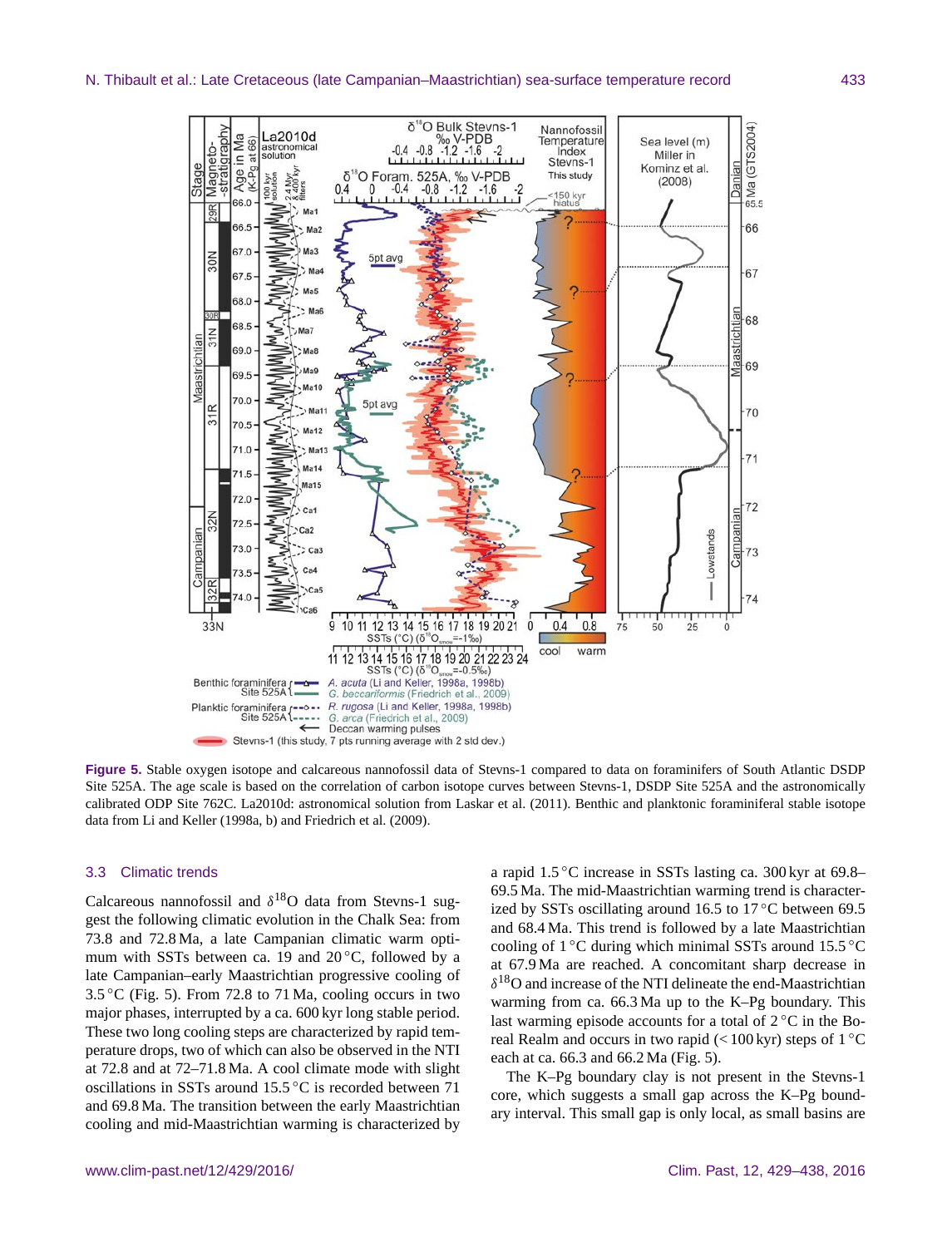developed across the K–Pg boundary. Sections through these basins show a complete development of the K–Pg succession, whereas sections between the basins contain a small gap spanning the boundary transition and in the order of several tens of centimetres, i.e. < 30 kyr (Surlyk et al., 2006). In addition, the presence of a double incipient hardground at the base of the Højerup Member, situated 4 to 5 m below the K–Pg boundary at Stevns Klint, suggests another potential hiatus within the uppermost Maastrichtian interval (Surlyk et al., 2006). These small gaps in Stevns-1 partly hinder observation of a globally characterized short cooling event immediately before the K–Pg event (Li and Keller, 1998a; Thibault and Gardin, 2010; Punekar et al., 2014; Thibault and Husson, 2015). The duration of this end-Cretaceous cooling episode has been estimated to be of the order of 100 to 120 kyr and is followed by a ca. 30 kyr short pulse of warming in the Tethys (Punekar et al., 2014; Thibault and Husson, 2015).

A sharp decrease in the relative abundance of *W. barnesiae* and in the NTI situated within the Højerup Member suggests that the onset of the last end-Cretaceous cooling episode is present in the core (Fig. 3). Therefore, the cumulated uppermost Maastrichtian gap in the Stevns-1 core is of a limited extent, corresponding to less than 150 kyr of the latest Cretaceous and most of it probably corresponds to the double incipient hardground.

#### **4 Discussion**

Despite regional differences between the South Atlantic and the Chalk Sea, climatic trends generally match well (Fig. 5). Except for the North Atlantic, low and mid-latitudes of all other oceanic basins show the same climate modes (Barrera and Savin, 1999; MacLeod et al., 2005) that appear to be related to coeval changes in atmospheric  $pCO<sub>2</sub>$  (Nordt et al., 2003; Gao et al., 2015). Differences in climate trends between the Chalk Sea and the North Atlantic are difficult to reconcile with their tight connection and multiple gateways across submerged parts of UK and the Paris Basin (Fig. 1). However, Maastrichtian water masses at the location of Stevns-1 could have been influenced by Tethyan northwestward currents, as suggested by the direction of large channels in seismic profiles offshore Stevns Klint and further north in the Danish Basin (Lykke-Andersen and Surlyk, 2004; Esmerode et al., 2007; Surlyk and Lykke-Andersen, 2007).

Climatic trends from Stevns-1 correlate with  $\delta^{18}O$  trends of benthic foraminifers at Site 525A (Walvis Ridge, South Atlantic), which represents the highest-resolution record on separated foraminifers for this time interval (Li and Keller, 1998a, b; Friedrich et al., 2009) (Fig. 5). SSTs in the Chalk Sea followed the same evolution as intermediate and deep waters of the South Atlantic, Indian Ocean and central Pacific (Barrera and Savin, 1999). However, the record of most planktonic foraminifers in these basins fails to clearly depict the trends in sea-surface waters (Barrera and Savin, 1999; Li and Keller, 1999). Stevns-1 bulk  $\delta^{18}O$  and calcareous nannofossil assemblages, as well as  $\delta^{18}$ O values of *G. arca* at Site 525A, indicate that climatic modes recorded in late Campanian–Maastrichtian intermediate and deep waters affected sea-surface waters in a similar fashion (Fig. 5). Changes in Maastrichtian nannofossil assemblages in the tropical Atlantic and Pacific oceans delineate the same climatic trends in sea-surface waters (Thibault and Gardin, 2006, 2010). Migration patterns in planktonic organisms throughout the late Campanian–Maastrichtian strengthen this interpretation (Watkins, 1992; Thibault et al., 2010).

When comparing  $\delta^{18}$ O values of planktonic foraminifers *Rugoglobigerina rugosa* and *Globotruncana arca* at Site 525A across the early Maastrichtian cooling, it appears that data from the latter species show a better consistency with variations observed in the benthic foraminiferal record and in the bulk of Stevns-1 (Fig. 5). This suggests that  $\delta^{18}O$  values of *R. rugosa* likely reflect underestimated and smoothed SST variations in the late Campanian–Maastrichtian interval, whereas data acquired on *G. arca* reflect a more faithful picture of primary Late Cretaceous South Atlantic SSTs. Potential diagenetic overprint, the presence of numerous pseudo-cryptic ecophenotypes of *Rugoglobigerina* and vital effect associated with photosymbiosis can be invoked to explain this discrepancy in the  $\delta^{18}$ O values of *R. rugosa* (Abramovich et al., 2003; Falzoni et al., 2014).

Despite these similarities, regional differences are nevertheless apparent across the early Maastrichtian cooling event between Stevns-1 (palaeolatitude: 45◦ N) and Site 525A (palaeolatitude: 36◦ S). A short warming pulse occurs in the middle of this interval at Site 525A (Fig. 5). This pulse is very poorly recorded at Stevns-1 through a number of outlying data points with lighter values between  $-252$  and  $-272$  m (Fig. 3) and through slightly lighter values in the 2 standard deviation envelope of Stevns-1 between 70.45 and 70.85 Ma (Fig. 5). The nannofossil assemblage of Stevns-1 does not appear to show any warming in this interval. However, a similar short pulse of warming has been recorded during the early Maastrichtian cooling through lighter values of the bulk δ <sup>18</sup>O accompanied by a slight enrichment in *Watznaueria barnesiae* in the Skælskør-1 core (SW Sjælland, Denmark; Thibault et al., 2015).

Comparison of the Stevns-1  $\delta^{13}$ C and  $\delta^{18}$ O data sheds new light on the relationship between the large negative carbon isotope excursion (CIE) of the Campanian–Maastrichtian boundary interval and the early Maastrichtian cooling. The onset of progressive cooling at 72.8 Ma coincides exactly with the onset of the decrease in  $\delta^{13}$ C values, while the onset of the early Maastrichtian warming mode is broadly coeval to the top of the recovery in  $\delta^{13}$ C values at 69.5 Ma (Fig. 3). It was recently shown that the negative  $\delta^{13}$ C excursion predates the  $\delta^{18}$ O increase with a lag of about 600 kyr at sites 525A and 690 (Weddell Sea, Southern Ocean) (Friedrich et al., 2009). In contrast, our new high-resolution data set actu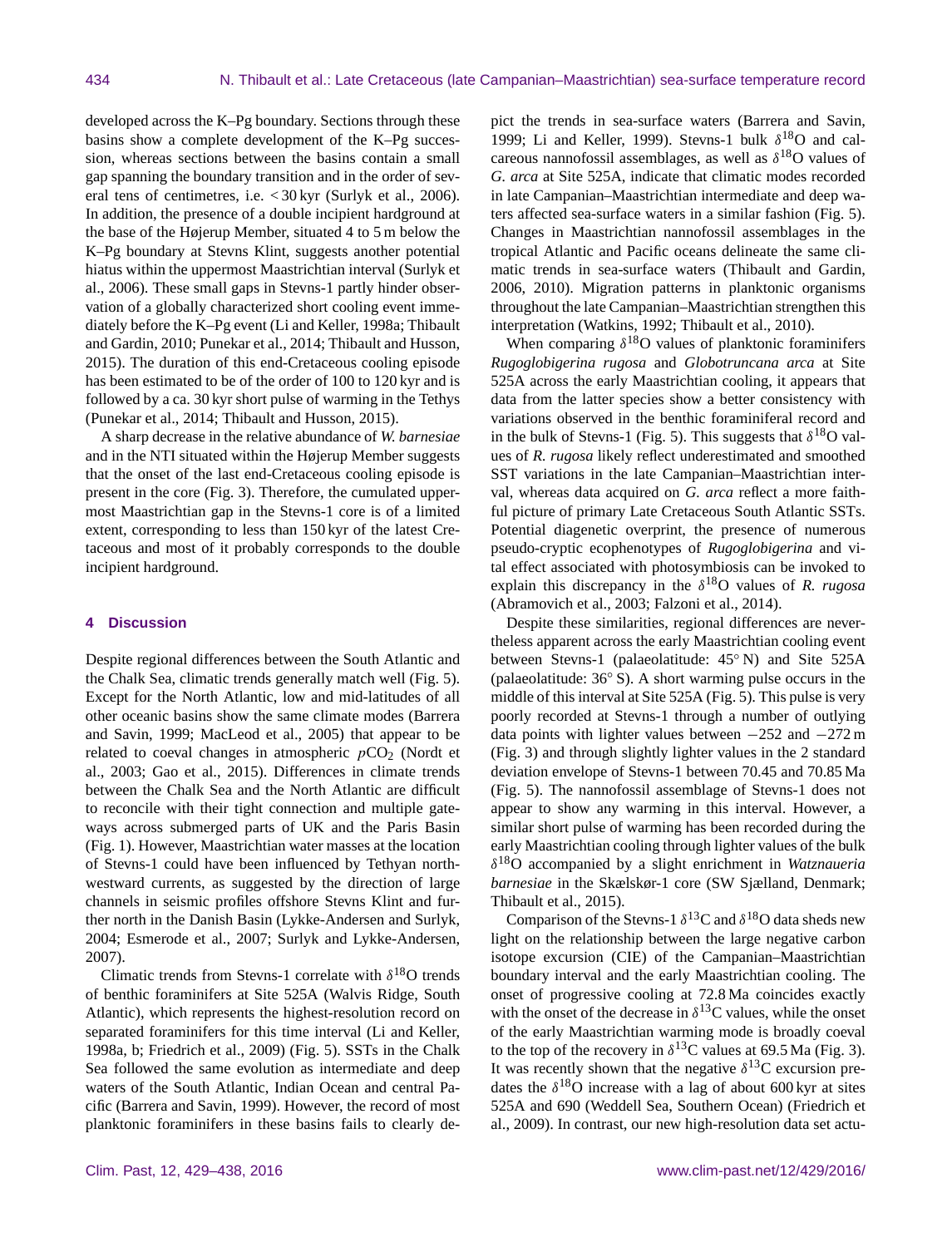ally supports synchroneity between the CIE and the positive  $\delta^{18}$ O excursion of this interval. Isotopic data from Site 525A neither confirm nor refute this observation because data from the onset of the excursion at 73 Ma are lacking. However, the return to a mid-Maastrichtian warm mode at 69.5 Ma is coincident with a rapid increase in the  $\delta^{13}$ C of benthic and planktonic foraminifers at Site 525A (Fig. 2). Therefore, it is possible that the lag between the two signals is a Southern Ocean phenomenon. Decoupling between the two signals can, however, be highlighted at Stevns-1 elsewhere in the record. For example, the stepwise decrease in  $\delta^{13}$ C between 73 and 71 Ma appears to be decoupled from the  $\delta^{18}O$ record (Fig. 3). Here, maximum cooling occurs between 71.5 and 69.5 Ma during a progressive rise in  $\delta^{13}$ C values. This decoupling remains to be explained, but with respect to the onset and termination of  $\delta^{18}$ O and  $\delta^{13}$ C excursions, our results argue for a direct cause-and-effect scenario in the Chalk Sea.

Decoupling and lead–lag relationships between these two proxies have been used as an argument to rule out Maastrichtian glaciation and a subsequent drop in sea level as a likely scenario for these two isotopic excursions (Friedrich et al., 2009). On the contrary, our results tend to show consistency with a glacio-eustatic scenario as previously supported by Barrera and Savin (1999) and Miller et al. (1999). Despite the fact that Kominz et al. (2008) used *A Geologic Time Scale 2004* with the K–Pg and Campanian–Maastrichtian boundaries at 65.5 and 70.6 Ma, respectively, comparison of the timing of the two cooling episodes appears to match fairly well with that of the two major lowstands in the New Jersey margin sea-level curve (Kominz et al., 2008; Fig. 5). Haq (2014) recently identified six third-order sea-level cycles in the late Campanian–Maastrichtian interval bounded by sequence boundaries (SBs) KCa7, KMa1, KMa2, KMa3, KMa4 and KMa5, among which KMa2 and KMa5 at 70.6 and 66.8 Ma, respectively, are considered as major cycle boundaries. Considering the great uncertainty in the estimated ages of Haq's SBs, the timing of major SBs KMa2 and KMa5 at 70.6 and 66.8 Ma corresponds well to a position within the two lowstands of the New Jersey record and within the cooling episodes highlighted at Stevns-1 (Fig. 5). A number of third-order sea-level regressions of the mid-Cretaceous greenhouse have been recently explained through aquifereustasy (Wagreich et al., 2014; Wendler and Wendler, 2016; Wendler et al., 2016). However, such regressions correlate to climatic warming episodes and this new model for sea-level change can thus not explain the relationship between global cooling and third-order sea-level fall mentioned here for the Maastrichtian (Wendler and Wendler, 2016; Wendler et al., 2016).

Although no direct evidence of glaciation, such as dropstones and ice-rafted debris, has been found in the late Campanian–Maastrichtian of the Southern Ocean (Price et al., 1999), examination of diatom-rich sediments from the Alpha Ridge, and palynomorph records from southeastern

Australia and Seymour Island support the development of winter sea ice in the Arctic Sea and around Antarctica, and the waxing and waning of ephemeral Antarctic ice sheets at that time (Gallagher et al., 2008; Davies et al., 2009; Bowman et al., 2013). The development of ephemeral ice sheets in Antarctica can explain the  $\delta^{18}$ O excursions through a drop in seawater  $\delta^{18}$ O accompanied by a global cooling of water masses (Barrera and Savin, 1999; Li and Keller, 1999). Sealevel changes could trigger the onset and termination of the late Campanian–early Maastrichtian CIE by shifting calcium carbonate accumulation and organic-matter burial from shelf to open-ocean areas (Barrera and Savin, 1999; Friedrich et al., 2009). The occurrence of the CIE and the early Maastrichtian cooling have been recently explained mainly by a global change in the source of intermediate and deep-water masses and the onset of deep-water formation in the Southern Ocean, favoured by the opening of tectonic gateways (Robinson et al., 2010; Koch and Friedrich, 2012). However, a reorganisation in the global oceanic circulation is actually compatible with a glacio-eustatic scenario and could have been triggered both by tectonics and glaciation. In such a scenario, changes in the seawater  $\delta^{18}O_{sw}$  within a range of 25 to 75 m glacio-eustatic variations may have followed a rather similar evolution as for the Oligocene–Miocene interval (Billups and Schrag, 2002). Palaeotemperature calculations should progressively and cyclically shift from an equation that assumes a seawater  $\delta^{18}O(\delta^{18}O_{sw})$  of  $-1$  ‰ to potential  $\delta^{18}O_{sw}$  down to ca. −0.5 ‰ (Billups and Schrag, 2002). Minimum temperatures of 15.5 ◦C for the SSTs of the Boreal Chalk Sea during the early and late Maastrichtian coolings could thus be underestimated and may rather be around 17.5 °C (Figs. 3 and 5).

# **5 Conclusions**

High-resolution bulk stable isotopes and calcareous nannofossil data from the fully cored Stevns-1 borehole provide fundamental insights into the late Campanian–Maastrichtian climate of the Boreal Chalk Sea. Our results show that the evolution of SSTs in the Boreal Chalk Sea parallel that of bottom-water temperatures at low and mid-latitudes of the North and South Atlantic, Indian Ocean, and central Pacific. Two major cool intervals are highlighted at 71.6–69.6 (lower Maastrichtian) and 67.9–66.4 Ma (upper Maastrichtian). The onset and end of the late Campanian–early Maastrichtian negative CIE are coincident with the onset of cooling in the late Campanian and with the onset of the mid-Maastrichtian warming, respectively. These data reopen the possibility of a Maastrichtian glacio-eustatic scenario, supporting a causal relationship between changes in eustatic sea level and major shifts in Late Cretaceous  $\delta^{13}$ C as previously suggested by Jarvis et al. (2002). Assuming that the early and late Maastrichtian coolings were caused by glaciation, palaeotemperature estimates should be calculated with two different equa-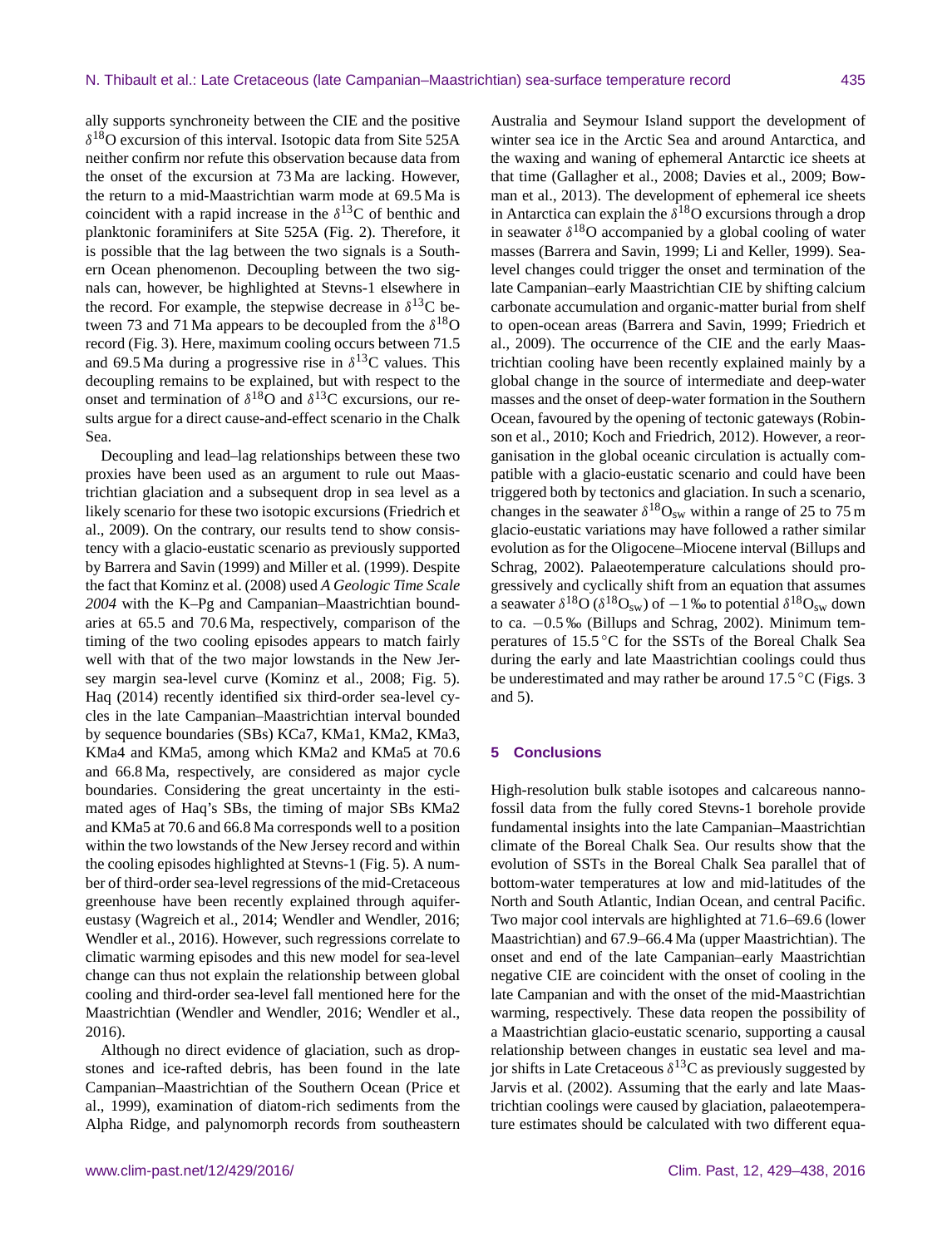tions using either a  $\delta^{18}O_{sw}$  of  $-1$  ‰ during warm episodes or a  $\delta^{18}O_{\text{sw}}$  of ca.  $-0.5$  ‰ during cool episodes. In such a scenario, the full extent of the early Maastrichtian SST cooling would thus be  $4 °C$  rather than  $6 °C$ . Finally, the two sharp stepwise 1 °C increases in SSTs of the Chalk Sea at 66.3 and 66.2 Ma are consistent with the second main phase of the Deccan volcanic episode in a series of rapid pulses of flood basalt volcanism and associated release of greenhouse gases (Chenet et al., 2009).

# **The Supplement related to this article is available online at [doi:10.5194/cp-12-429-2016-supplement.](http://dx.doi.org/10.5194/cp-12-429-2016-supplement)**

**Acknowledgements.** Funding for this study was provided by the Danish Natural Science Research Council, the Natural Science Faculty, the University of Copenhagen and the Carlsberg Foundation. We thank C. V. Ullmann, J. Moreau, M. Ruhl and D. Husson for fruitful discussions, as well as M. Wagreich and I. Jarvis for their useful comments and suggestions on the article.

Edited by: A. Haywood

#### **References**

- Abramovich, S., Keller, G., Stüben, D., and Berner, Z.: Characterization of late Campanian foraminiferal depth habitats and vital activities based on stable isotopes, Palaeogeogr. Palaeoecol., 202, 1–29, 2003.
- Anderson, T. F. and Arthur, M. A.: Stable isotopes of oxygen and carbon and their application to sedimentologic and environmental problems, in: Stable isotopes in sedimentary geology, edited by: Arthur, M. A., Anderson, T. F., Kaplan, I. R., Veizer, J., and Land, L. S., SEPM Short Course Notes, 10, 1–151, 1983.
- Barrera, E. and Savin, S. M.: Evolution of late Campanian– Maastrichtian marine climates and oceans, in: Evolution of the Cretaceous ocean-climate system, edited by: Barrera, E. and Johnson, C. C., GSA Special Paper, 332, 245–282, 1999.
- Bemis, B. E., Spero, H. J., Bijma, J., and Lea, D. W.: Reevaluation of the oxygen isotopic composition of planktonic foraminifera: Experimental results and revised paleotemperature equations, Paleoceanography, 13, 150–160, 1998.
- Billups, K. and Schrag, D. P.: Paleotemperatures and ice volume of the past 27 Myr revisited with paired Mg / Ca and  $18$ O /  $16$ O measurements on benthic foraminifera, Paleoceanography, 17, 1003, doi[:10.1029/2000PA000567,](http://dx.doi.org/10.1029/2000PA000567) 2002.
- Bolton, C. T., Stoll, H. M., and Mendez-Vicente, A.: Vital effects in coccolith calcite: Cenozoic climate- $pCO<sub>2</sub>$  drove the diversity of carbon acquisition strategies in coccolithophores?, Paleoceanography, 27, PA4204, doi[:10.1029/2012PA002339,](http://dx.doi.org/10.1029/2012PA002339) 2012.
- Bowman, V. C., Francis, J. E., and Riding, J. B.: Late Cretaceous winter sea ice in Antarctica?, Geology, 41, 1227–1230, 2013.
- Chenet, A.-L., Courtillot, V., Fluteau, F., Gérard, M., Quidelleur, X., Khadri, S. F. R., Subbarao, K. V., and Thordarson, T.: Determination of rapid Deccan eruptions across the Cretaceous- Ter-

tiary boundary using paleomagnetic secular variation: 2. Constraints from analysis of eight new sections and synthesis for a 3500-m-thick composite section, J. Geophys. Res., 114, B6103, doi[:10.1029/2008JB005644,](http://dx.doi.org/10.1029/2008JB005644) 2009.

- Davies, A., Kemp, A. E. S., and Pike, J.: Late Cretaceous seasonal ocean variability from the Arctic, Nature, 460, 254–258, 2009.
- Erba, E., Castradori, F., Guasti, G., and Ripepe, M.: Calcareous nannofossils and Milankovitch cycles: the example of the Gault Clay Formation (southern England), Palaeogeogr. Palaeoecol., 93, 47– 69, 1992.
- Esmerode, E. V., Lykke-Andersen, H., and Surlyk, F.: Ridge and valley systems in the Upper Cretaceous chalk of the Danish Basin: contourites in an epireic sea, in: Economic and Palaeoceanographic Significance of Contourite Deposits, edited by: Viana, A. R. and Rebesco, M., Geol. Soc. Lond. Spec. Publ., 276, 265–282, 2007.
- Falzoni, F., Petrizzo, M. R., Huber, B. T., and MacLeod, K. G.: Insight into the meridional ornamentation of the planktonic foraminiferal genus Rugoglobigerina (Late Cretaceous) and implications for taxonomy, Cretaceous Res., 47, 87–104, 2014.
- Friedrich, O., Herrle, J. O., Cooper, M. J., Erbacher, J., Wilson, P. A., and Hemleben, C.: The early Maastrichtian carbon cycle perturbation and cooling event: Implications from the South Atlantic Ocean, Paleoceanography, 24, PA221, doi[:10.12/2008PA001654,](http://dx.doi.org/10.12/2008PA001654) 2009.
- Gallagher, S. J., Wagstaff, B. E., Barid, J. G., Wallace, M. W., and Li, C. L.: Southern high latitude climate variability in the Late Cretaceous greenhouse world, Glob. Planet. Change, 60, 351– 364, 2008.
- Gao, Y., Ibarra, D. E., Wang, C., Caves, J. K., Chamberlain, C. P., Graham, S. A., and Wu, H.: Mid-latitude terrestrial climate of East Asia linked to global climate in the Late Cretaceous, Geology, 43, 287–290, 2015.
- Haq, B. U.: Cretaceous Eustasy revisited, Glob. Planet. Change, 113, 44–58, 2014.
- Hermoso, M., Horner, T. J., Minoletti, F., and Rickaby, R. E. M.: Constraints on the vital effect in coccolithophore and dinoflagellate calcite by oxygen isotopic modification of seawater, Geochim. Cosmochim. Ac., 141, 612–627, 2014.
- Hermoso, M., Chau, I. Z. X., McClelland, H. L. O., Heureux, A. M. C., and Rickaby, R. E. M.: Vanishing coccolith vital effect with alleviated carbon limitation, Biogeosciences, 13, 1–12, doi[:10.5194/bg-13-1-2016,](http://dx.doi.org/10.5194/bg-13-1-2016) 2016.
- Jarvis, I., Mabrouk, A., Moody, R. T. J., and de Cabrera, S.: Late Cretaceous (Campanian) carbon isotope events, sea-level change and correlation of the Tethyan and Boreal realms, Palaeogeogr. Palaeoecol., 188, 215–248, 2002.
- Jarvis, I., Lignum, J. S., Gröcke, D. R., Jenkyns, H. C., and Pearce, M. A.: Black shale deposition, atmospheric  $CO<sub>2</sub>$ drawdown, and cooling during the Cenomanian-Turonian Oceanic Anoxic Event, Paleoceanography, 26, PA3201, doi[:10.1029/2010PA002081,](http://dx.doi.org/10.1029/2010PA002081) 2011.
- Jarvis, I., Trabucho-Alexandre, J., Gröcke, D. R., Ulicny, D., and Laurin, J.: Intercontinental correlation of organic carbon and carbonate stable isotope records: evidence of climate and sealevel change during the Turonian (Cretaceous), The Depositional Record, 1, 53–90, 2015.
- Koch, M. C. and Friedrich, O.: Campanian–Maastrichtian intermediate- to deep-water changes in the high latitudes: Ben-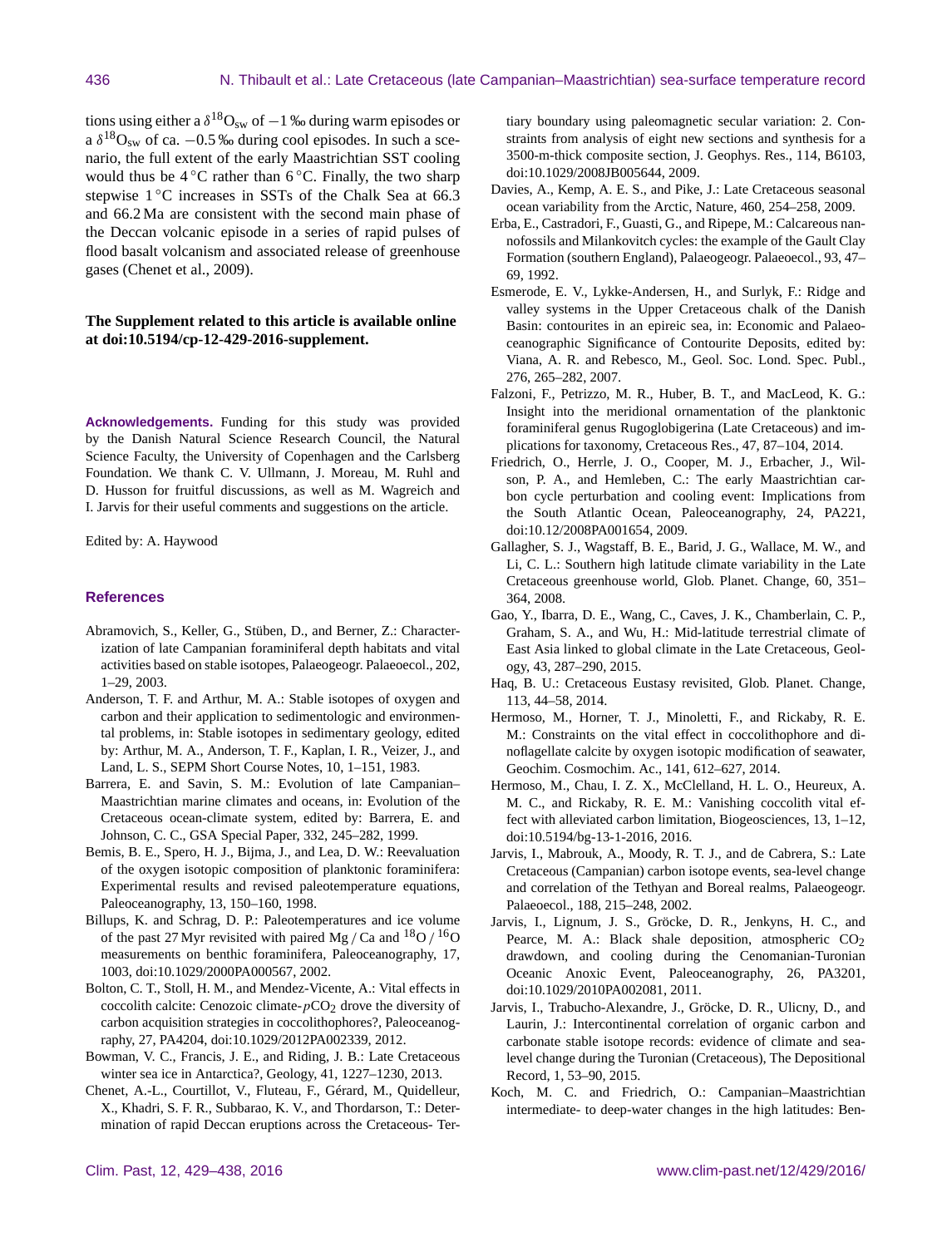thic foraminiferal evidence, Paleoceanography, 27, PA2209, doi[:10.1029/2011PA002259,](http://dx.doi.org/10.1029/2011PA002259) 2012.

- Kominz, M. A., Browning, J. V., Miller, K. G., Sugarman, P. J., Mizintsevaw, S., and Scotese, C. R.: Late Cretaceous to Miocene sea-level estimates from the New Jersey and Delaware coastal plain coreholes: an error analysis, Basin Res., 20, 211–226, 2008.
- Laskar, J., Fienga, A., Gastineau, M., and Manche, H.: La2010: A new orbital solution for the long-term motion of the Earth, Astron. Astrophys., 532, A89, doi[:10.1051/0004-6361/201116836,](http://dx.doi.org/10.1051/0004-6361/201116836) 2011.
- Lees, J. A.: Calcareous nannofossils biogeography illustrates palaeoclimate change in the Late Cretaceous Indian Ocean, Cretaceous Res., 23, 537–634, 2002.
- Li, L. and Keller, G.: Abrupt deep-sea warming at the end of the Cretaceous, Geology, 26, 995–998, 1998a.
- Li, L. and Keller, G.: Maastrichtian climate, productivity and faunal turnovers in planktic foraminifera in South Atlantic DSDP sites 525A and 21, Mar. Micropaleontol., 33, 55–86, 1998b.
- Li, L. and Keller, G.: Variability in Late Cretaceous and deep waters: evidence from stable isotopes, Mar. Geol., 161, 171–190, 1999.
- Lykke-Andersen, H. and Surlyk, F.: The Cretaceous–Paleogene boundary at Stevns Klint, Denmark: inversion tectonics or seafloor topography?, J. Geol. Soc. London, 161, 343–352, 2004.
- MacLeod, K. G., Huber, B. T., and Isaza-Londoño, C.: North Atlantic warming during global cooling at the end of the Cretaceous, Geology, 33, 437–440, 2005.
- Markwick, P. J. and Valdes, P. J.: Palaeo-digital elevation models for use as boundary conditions in coupled ocean– atmosphere GCM experiments: a Maastrichtian (late Cretaceous) example, Palaeogeogr. Palaeoecol., 213, 3763, doi[:10.1016/j.palaeo.2004.06.015,](http://dx.doi.org/10.1016/j.palaeo.2004.06.015) 2004.
- Miller, K. G., Barrera, E., Olsson, R. K., Sugarman, P. J., and Savin, S. M.: Does ice drive early Maastrichtian eustasy?, Geology, 27, 783–786, 1999.
- Moiroud, M., Pucéat, E., Donnadieu, Y., Bayon, G., Guiraud, M., Voigt, S., Deconinck, J.-F., and Monna, F.: Evolution of neodymium isotopic signature of seawater during the Late Cretaceous: Implications for intermediate and deep circulation, Gondwana Res., in press, doi[:10.1016/j.gr.2015.08.005,](http://dx.doi.org/10.1016/j.gr.2015.08.005) 2016.
- Nordt, L., Atchley, S., and Dworkin, S.: Terrestrial evidence for two greenhouse events in the latest Cretaceous, GSA Today, 13, 4–9, 2003.
- Pospichal, J. J. and Wise Jr., S. W.: Calcareous nannofossils across the K–T boundary, ODP Hole 690C, Maud Rise, Weddell Sea, Proc. Ocean Drill. Program. Sci. Results, 113, 515–532, 1990.
- Price, G. D.: The evidence and implications of polar ice during the Mesozoic, Earth-Sci. Rev., 48, 183–210, 1999.
- Punekar, J., Mateo, P., and Keller, G.: Effects of Deccan volcanism on paleoenvironment and planktic foraminifera: a global survey, in: Volcanism, impacts, and mass extinctions: causes and effects, edited by: Keller, G. and Kerr, A. C., GSA Spec. Pap., 505, 91– 116, 2014.
- Rasmussen, S. L. and Surlyk, F.: Facies and ichnology of an Upper Cretaceous chalk contourite drift complex, eastern Denmark, and the validity of contourite facies models, J. Geol. Soc. London, 169, 435–447, 2012.
- Reghellin, D., Coxall, H. K., Dickens, G. R., and Backman, J.: Carbon and Oxygen isotopes of bulk carbonate in sediment de-

posited beneath the eastern equatorial Pacific over the last 8 million years, Paleoceanography, 30, 1261–1286, 2015.

- Rickaby, R. E. M., Henderiks, J., and Young, J. N.: Perturbing phytoplankton: response and isotopic fractionation with changing carbonate chemistry in two coccolithophore species, Clim. Past, 6, 771–785, doi[:10.5194/cp-6-771-2010,](http://dx.doi.org/10.5194/cp-6-771-2010) 2010.
- Robinson, N., Ravizza, G., Coccioni, R., Peucker-Ehrenbrink, B., and Norris, R.: A high resolution marine  $187Os / 188Os$  record for the late Maastrichtian: distinguishing the chemical fingerprints of Deccan volcanism and the KP impact event, Earth Planet. Sc. Lett., 281, 159–168, 2009.
- Robinson, S. A., Murphy, D. P., Vance, D., and Thomas, D. J.: Formation of "Southern Component Water" in the Late Cretaceous: evidence from Nd-isotopes, Geology, 38, 871–874, 2010.
- Sheldon, E., Ineson, J., and Bown, P.: Late Maastrichtian warming in the Boreal Realm: Calcareous nannofossil evidence from Denmark, Palaeogeogr. Palaeoecol., 295, 55–75, 2010.
- Surlyk, F., Dons, T., Clausen, C. K., and Higham, J.: Upper Cretaceous, in: The Millennium Atlas: petroleum geology of the central and northern North Sea, edited by: Evans, D., Graham, C., Armour, A. and Bathurst, P., Geol. Soc. London, 213–233, 2003.
- Surlyk, F., Damholt, T., and Bjerager, M.: Stevns Klint, Denmark: Uppermost Maastrichtian chalk, Cretaceous–Tertiary boundary, and lower Danian bryozoan mound complex, B. Geol. Soc. Denmark, 54, 1–48, 2006.
- Surlyk, F., Rasmussen, S. L., Boussaha, M., Schiøler, P., Schovsbo, N. H., Sheldon, E., Stemmerik, L., and Thibault, N.: Upper Campanian–Maastrichtian holostratigraphy of the eastern Danish Basin, Cretaceous Res., 46, 232–256, 2013.
- Thibault, N. and Gardin, S.: Maastrichtian calcareous nannofossil biostratigraphy and paleoecology in the Equatorial Atlantic (Demerara Rise, ODP Leg 207 Hole 1258A), Rev. Micropaleontol., 49, 199–214, 2006.
- Thibault, N. and Gardin, S.: The calcareous nannofossil response to the end-Cretaceous warm event in the Tropical Pacific, Palaeogeogr. Palaeoecol., 291, 239–252, 2010.
- Thibault, N. and Husson, D.: Climatic fluctuations and sea surface water circulation patterns at the end of the Cretaceous era: calcareous nannofossil evidence, Palaeogeogr. Palaeoecol., 441, 152–164, 2015.
- Thibault, N., Gardin, S., and Galbrun, B.: Latitudinal migration of calcareous nannofossil Micula murus in the Maastrichtian: Implications for global climate change, Geology, 38, 203–206, 2010.
- Thibault, N., Husson, D., Harlou, R., Gardin, S., Galbrun, B., Huret, E., and Minoletti, F.: Astronomical calibration of upper Campanian–Maastrichtian carbon isotope events and calcareous plankton biostratigraphy in the Indian Ocean (ODP Hole 762C): Implication for the age of the Campanian–Maastrichtian boundary, Palaeogeogr. Palaeoecol., 337–338, 52–71, 2012a.
- Thibault, N., Harlou, R., Schovsbo, N., Schiøler, P., Minoletti, F., Galbrun, B., Lauridsen, B. W., Sheldon, E., Stemmerik, L., and Surlyk, F.: Upper Campanian–Maastrichtian nannofossil biostratigraphy and high-resolution carbon-isotope stratigraphy of the Danish Basin: towards a standard  $\delta^{13}$ C curve for the Boreal Realm, Cretaceous Res., 33, 72–90, 2012b.
- Thibault, N., Anderskouv, K., Bjerager, M., Boldreel, L. O., Jelby, M. E., Stemmerik, L., and Surlyk, F.: Upper Campanian– Maastrichtian chronostratigraphy of the Skælskør-1 core, Den-